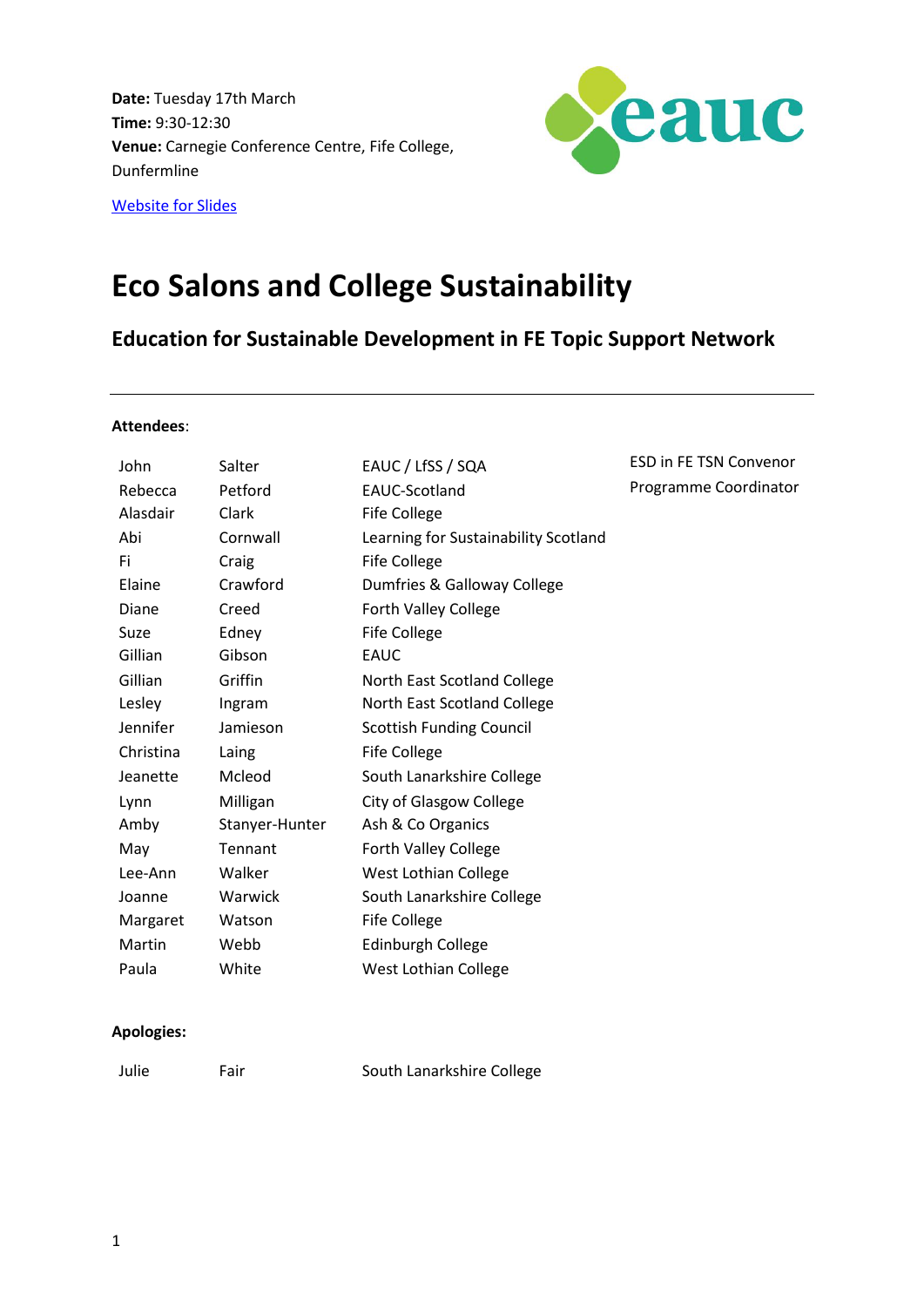| 1. | <b>Welcome and Introductions</b><br>John Salter, Education for Sustainable Development in FE Topic Support Network Convenor                                                                                                                                                                                                                                                                                                                                                                                                                                                                                                                                                                                                                                                                                                                                                                                                                                                                                                                                                                                                                                                                                                                                                                                                                                                                                                                                                                                                                                                                                                                                                                                                                                                                                                                                                                                                                                                            |  |
|----|----------------------------------------------------------------------------------------------------------------------------------------------------------------------------------------------------------------------------------------------------------------------------------------------------------------------------------------------------------------------------------------------------------------------------------------------------------------------------------------------------------------------------------------------------------------------------------------------------------------------------------------------------------------------------------------------------------------------------------------------------------------------------------------------------------------------------------------------------------------------------------------------------------------------------------------------------------------------------------------------------------------------------------------------------------------------------------------------------------------------------------------------------------------------------------------------------------------------------------------------------------------------------------------------------------------------------------------------------------------------------------------------------------------------------------------------------------------------------------------------------------------------------------------------------------------------------------------------------------------------------------------------------------------------------------------------------------------------------------------------------------------------------------------------------------------------------------------------------------------------------------------------------------------------------------------------------------------------------------------|--|
|    | Everyone was welcomed to the meeting, and to Fife College, who were thanked for their                                                                                                                                                                                                                                                                                                                                                                                                                                                                                                                                                                                                                                                                                                                                                                                                                                                                                                                                                                                                                                                                                                                                                                                                                                                                                                                                                                                                                                                                                                                                                                                                                                                                                                                                                                                                                                                                                                  |  |
|    | hospitality. The high turnout was noted.                                                                                                                                                                                                                                                                                                                                                                                                                                                                                                                                                                                                                                                                                                                                                                                                                                                                                                                                                                                                                                                                                                                                                                                                                                                                                                                                                                                                                                                                                                                                                                                                                                                                                                                                                                                                                                                                                                                                               |  |
| 2. | <b>Sustainability at Fife College</b><br>Christine Laing, Head of Department - Academy of Hair, Beauty, Sport and Fitness, Fife College                                                                                                                                                                                                                                                                                                                                                                                                                                                                                                                                                                                                                                                                                                                                                                                                                                                                                                                                                                                                                                                                                                                                                                                                                                                                                                                                                                                                                                                                                                                                                                                                                                                                                                                                                                                                                                                |  |
|    | Presentation available here.                                                                                                                                                                                                                                                                                                                                                                                                                                                                                                                                                                                                                                                                                                                                                                                                                                                                                                                                                                                                                                                                                                                                                                                                                                                                                                                                                                                                                                                                                                                                                                                                                                                                                                                                                                                                                                                                                                                                                           |  |
|    | Welcome to Fife College! Event focused on the Green Salon and the Ripple Effect that<br>Christine has set up around it $-$ it would be great if more people wanted to join the Ripple<br>Effect.<br>Sustainability is important to Christine personally, hence the drive in this department, but<br>٠<br>the Principal is also keen for sustainability to be supported<br>Research involved looking backwards in time, but also visiting European salons using<br>innovative eco technology<br>Bespoke Local Extraction Venting System for clean air to protect staff and student health<br>by removing fine hair and dust. Wanted it to be powered by a fuel cell but as College is to<br>be rebuilt this will have to wait. All Salons built at Fife College now will have this<br>ventilation.<br>Virtual salon walkthrough highlighting eco systems and products is being developed for<br>٠<br>students and the sector<br>Desire to produce sustainable practitioners<br>٠<br>Working with hairdressing council on compulsory registration for hairdressers, as a way to<br>٠<br>raise standards and increase accountability, and hopefully also sustainable practices<br>Some technology was more expensive, such as the green hairdryers, but the message they<br>٠<br>convey is important<br>Using REM green range furniture which uses metal from recycled sources, and have been<br>assured this will be a long-term range which will help avoid having to replace all the<br>furniture if a few items break<br>Many hair products are from eco-ranges, with clients now asking for these to be used on<br>their hair. Product companies are asked for corporate social responsibility and<br>sustainability information on both their products and the company as a whole<br>Many other green products and processes - low level LED lighting, recycled doors, water<br>٠<br>limiting shower heads, recyclable coffee pods, recycled wallpaper, marmoleum (12 <sup>th</sup> |  |
|    | greenest product in the world!), FSC for printing and digital imagery, towels reused by local<br>bird sanctuary, e-charging points for college e-car and clients, towels hung out to dry,<br>water-only cleaning products, specific 'green' sessions using henna only, plants within the<br>salon to add oxygen, and plans for online guest sessions for training without travel impact.<br>Plus within the college more generally there is cycle space and lockers, a move towards<br>digital learning materials and online assessments, green strategic planning, and the desire<br>for the new build to include all possible green technologies<br>The Green Salon Ripple Effect is a Google Group of educators, salon-owners and suppliers,<br>used to share information and encourage green practices. If you are interested please<br>contact Christine.                                                                                                                                                                                                                                                                                                                                                                                                                                                                                                                                                                                                                                                                                                                                                                                                                                                                                                                                                                                                                                                                                                                         |  |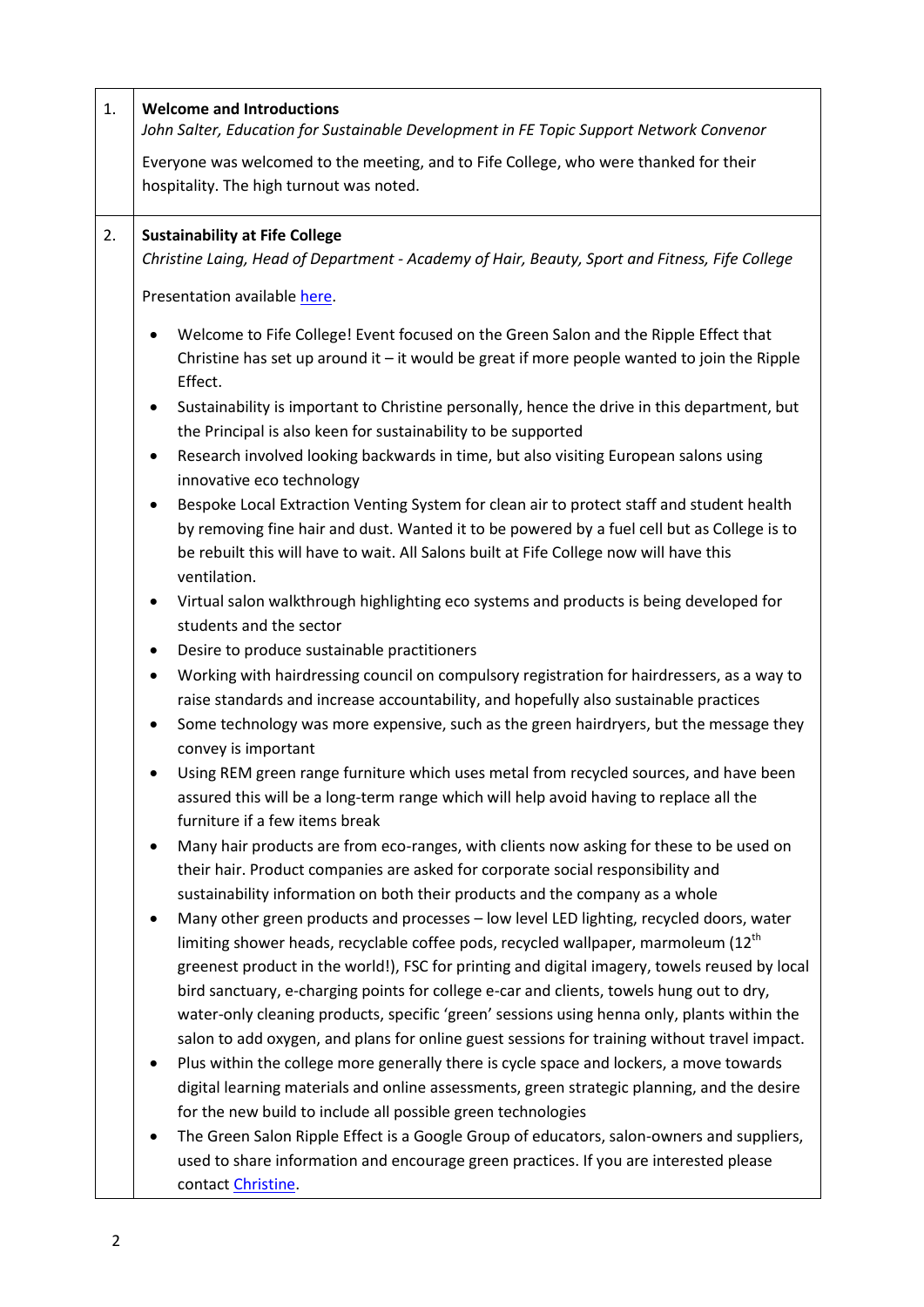There is a long term aim and commitment for Fife College to be sustainable.

*Alistair Clark, Vice President for Education and Representation, Students Association, Fife College*

- No Student Association roles specifically involve sustainability but there are links to ethical aims in all
- The Green Salon has set a precedent, allowing for discussions about education for sustainability across the college within different committees
- Sustainable Students Association, with recycling bins in offices and use of tools such as gumdrop balls for collecting and re-using chewing gum to make new products and also minimise litter
- Making sure sustainability is a main part of the College's strategy
- Working with NUS Scotland on a social responsibility project, including introducing ESD

Questions and Comments:

- Fife College is also part of the Cycle Friendly Campus pilot with Cycling Scotland, which is part of their healthy body, healthy mind focus
- Ecobuild workshop at Fife College was set up many years ago, but students and visitors are still shown around it
- Both Salons at the Halbeath Campus are eco-salons
- The Cupar salon will be closing in a year, and Christine is currently working out where all their equipment will be best used
- ESD is present and discussed, with information on the walls in the salon etc. Next stage will be to look more at the beauty side of things
- Clients are told about the sustainability focus hairdressers talk and are an effective way to spread ideas around communities!
- The students will not all go on to work in salons, many will visit people in their own homes, creating a large social impact
- Compulsory registration with the Hairdressing Council would support post-college learning and provide a support network
- Some workplaces sign up to green values, but many welcome the idea (from students and external sources) but are worried about the cost, so the adoption of these values and practices may be a slow process. Health issues for hairdressers are a big problem so this many encourage adoption.

## 3. **Tour of the Eco Salon**

*Fi Craig, Curriculum Manager – Hairdressing, Fife College*

Some photographs taken on the tour can be found on the event webpage [here.](http://www.eauc.org.uk/shop/mms_single_event.php?event_id=4113)

4. **Our Beautiful World: Beauty Shouldn't Cost the Earth**

*Elaine Crawford, Dumfries and Galloway College*

Presentation availabl[e here.](http://www.eauc.org.uk/shop/mms_single_event.php?event_id=4113)

 Elaine has written several course booklets with funding from the EAUC, including one aimed at hairdressing students and a new one for beauty. There is also an introduction to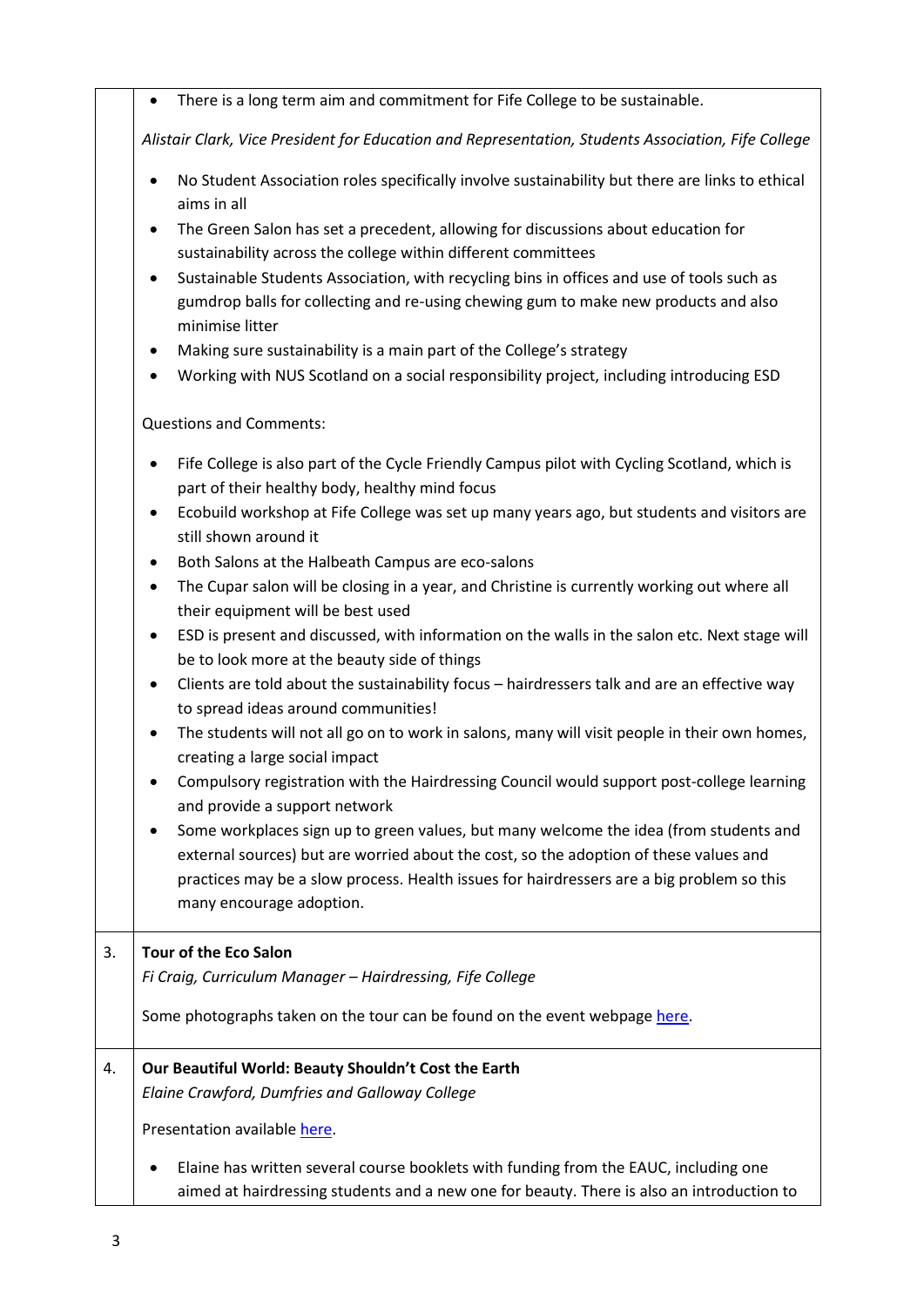|    | sustainability course which has been credit rated, and can be used for staff and students<br>The UN Decade of Education for Sustainable Development ran from 2004-14 and achieved<br>$\bullet$<br>a lot, but we need to continue to develop the knowledge and skills for a sustainable life<br>Sustainability is embedded within the workbooks as students consider the lifecycle impacts<br>$\bullet$<br>of beauty and care products. With packaging students are considered to think about<br>circular economy ideas and bringing back re-use, and the book talks about responsible<br>sourcing of products and ingredients, as well as challenging students to make their own<br>products. It also touches on social issues, including the homogenisation of image and<br>animal testing.<br>The workbooks on Hairdressing and Construction are available for free download and use<br>٠<br>on the EAUC Website here, with workbooks on Beauty and Health and Social Studies to be<br>added shortly.<br>The work encourages links to extra-curricular work outside the salon and perhaps with<br>٠<br>other students, such as participation in a sustainable fashion show<br>The aim is to make ESD subject-specific, which makes it easy for the lecturer to embed and<br>٠<br>interesting to the students. Sustainability has to be a core skill, but the courses also have to<br>teach core skills, and the booklets allow for this.<br>More research is still needed into how to engage college students within sustainability |
|----|---------------------------------------------------------------------------------------------------------------------------------------------------------------------------------------------------------------------------------------------------------------------------------------------------------------------------------------------------------------------------------------------------------------------------------------------------------------------------------------------------------------------------------------------------------------------------------------------------------------------------------------------------------------------------------------------------------------------------------------------------------------------------------------------------------------------------------------------------------------------------------------------------------------------------------------------------------------------------------------------------------------------------------------------------------------------------------------------------------------------------------------------------------------------------------------------------------------------------------------------------------------------------------------------------------------------------------------------------------------------------------------------------------------------------------------------------------------------------------------------------------------------------------------|
| 5. | <b>Updates from the Network</b>                                                                                                                                                                                                                                                                                                                                                                                                                                                                                                                                                                                                                                                                                                                                                                                                                                                                                                                                                                                                                                                                                                                                                                                                                                                                                                                                                                                                                                                                                                       |
|    | John Salter, Education for Sustainable Development in FE Topic Support Network Convenor                                                                                                                                                                                                                                                                                                                                                                                                                                                                                                                                                                                                                                                                                                                                                                                                                                                                                                                                                                                                                                                                                                                                                                                                                                                                                                                                                                                                                                               |
|    | There has been a change in sustainability ideas over time, from saving whales to ozone,<br>٠<br>then climate change and extreme weather. Now there is the question of how we provide<br>for the basic needs of 8 billion people without destroying the planet. The definition of<br>sustainability is constantly moving.<br>Colleges are not mini universities, they have a different remit<br>٠<br>Does the Scottish Government consider the value of educating people to live independent<br>lives? Colleges do this, supporting people with no qualifications to develop and realise their<br>full potential - but with funding changes and restructure often students will have to travel<br>twice as far to access it. Longer-term funding is likely to be restored.<br>The work of colleges can turn around a community e.g. the Raploch campus of Forth Valley<br>٠<br>College.<br>Fife College is teaching sustainable resource management<br>٠<br>SQA now requires that those writing units embed SD, this represents steady progress<br>٠<br>This period of austerity will end and industry will respond to the needs of the economy<br>٠<br>UN Decade of Education for Sustainable Development brought about a greater<br>$\bullet$<br>understanding of social as well as environmental sustainability - but companies generally<br>don't know what they are doing in terms of social sustainability. Colleges can help a lot<br>through their teaching.                                                                   |
| 6. | Learning for Sustainability Scotland: Definitions and Task Groups                                                                                                                                                                                                                                                                                                                                                                                                                                                                                                                                                                                                                                                                                                                                                                                                                                                                                                                                                                                                                                                                                                                                                                                                                                                                                                                                                                                                                                                                     |
|    | Abi Cornwall, Learning for Sustainability Scotland                                                                                                                                                                                                                                                                                                                                                                                                                                                                                                                                                                                                                                                                                                                                                                                                                                                                                                                                                                                                                                                                                                                                                                                                                                                                                                                                                                                                                                                                                    |
|    | Presentation available here.                                                                                                                                                                                                                                                                                                                                                                                                                                                                                                                                                                                                                                                                                                                                                                                                                                                                                                                                                                                                                                                                                                                                                                                                                                                                                                                                                                                                                                                                                                          |
|    | The Scottish Government use the term Learning for Sustainability (LfS) rather than<br>$\bullet$                                                                                                                                                                                                                                                                                                                                                                                                                                                                                                                                                                                                                                                                                                                                                                                                                                                                                                                                                                                                                                                                                                                                                                                                                                                                                                                                                                                                                                       |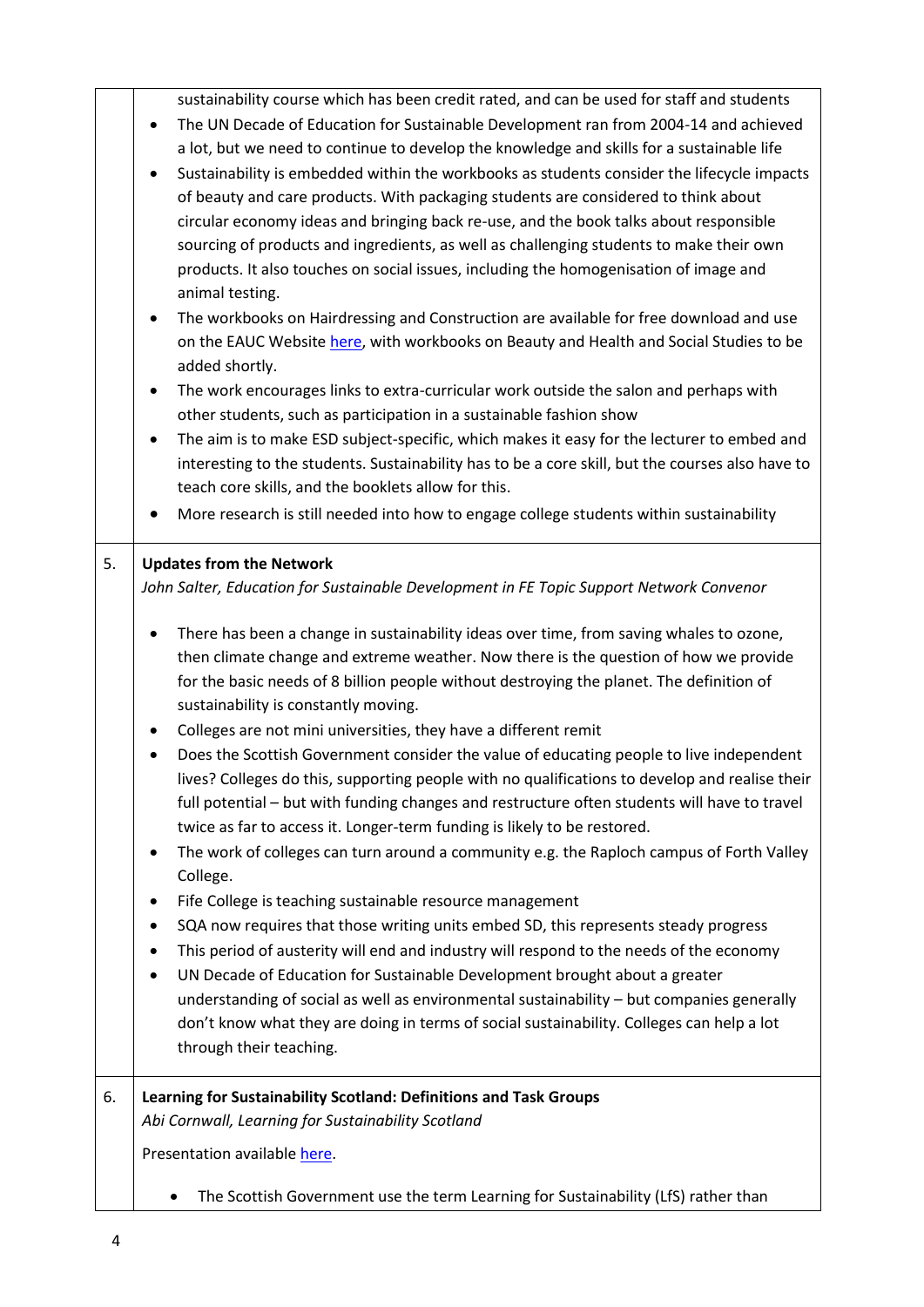|    | Education for Sustainable Development (ESD), to include ESD, global citizenship and                                                                                                                                                                                                                                                                                                                                                                                                                                                                                                                                                                                                                                                                                                                                                                                                                                                                                                                                                                                                                                                                                                                                                                                                                                                                                                                                                                                                                                                                                                                                                                                                                                                                                       |
|----|---------------------------------------------------------------------------------------------------------------------------------------------------------------------------------------------------------------------------------------------------------------------------------------------------------------------------------------------------------------------------------------------------------------------------------------------------------------------------------------------------------------------------------------------------------------------------------------------------------------------------------------------------------------------------------------------------------------------------------------------------------------------------------------------------------------------------------------------------------------------------------------------------------------------------------------------------------------------------------------------------------------------------------------------------------------------------------------------------------------------------------------------------------------------------------------------------------------------------------------------------------------------------------------------------------------------------------------------------------------------------------------------------------------------------------------------------------------------------------------------------------------------------------------------------------------------------------------------------------------------------------------------------------------------------------------------------------------------------------------------------------------------------|
|    | outdoor learning                                                                                                                                                                                                                                                                                                                                                                                                                                                                                                                                                                                                                                                                                                                                                                                                                                                                                                                                                                                                                                                                                                                                                                                                                                                                                                                                                                                                                                                                                                                                                                                                                                                                                                                                                          |
|    | LfS Scotland (LfSS) are an organisation accredited as the UN Regional Centre of Expertise<br>$\bullet$                                                                                                                                                                                                                                                                                                                                                                                                                                                                                                                                                                                                                                                                                                                                                                                                                                                                                                                                                                                                                                                                                                                                                                                                                                                                                                                                                                                                                                                                                                                                                                                                                                                                    |
|    | on ESD in Scotland. They work with organisations of all sizes and at all levels, including                                                                                                                                                                                                                                                                                                                                                                                                                                                                                                                                                                                                                                                                                                                                                                                                                                                                                                                                                                                                                                                                                                                                                                                                                                                                                                                                                                                                                                                                                                                                                                                                                                                                                |
|    | Universities and Colleges - although they want to work much more with colleges than                                                                                                                                                                                                                                                                                                                                                                                                                                                                                                                                                                                                                                                                                                                                                                                                                                                                                                                                                                                                                                                                                                                                                                                                                                                                                                                                                                                                                                                                                                                                                                                                                                                                                       |
|    | they do currently.                                                                                                                                                                                                                                                                                                                                                                                                                                                                                                                                                                                                                                                                                                                                                                                                                                                                                                                                                                                                                                                                                                                                                                                                                                                                                                                                                                                                                                                                                                                                                                                                                                                                                                                                                        |
|    | LfSS (Betsy King and Abi) provide the secretariat for the network of 200 members and<br>$\bullet$                                                                                                                                                                                                                                                                                                                                                                                                                                                                                                                                                                                                                                                                                                                                                                                                                                                                                                                                                                                                                                                                                                                                                                                                                                                                                                                                                                                                                                                                                                                                                                                                                                                                         |
|    | 164 organisations                                                                                                                                                                                                                                                                                                                                                                                                                                                                                                                                                                                                                                                                                                                                                                                                                                                                                                                                                                                                                                                                                                                                                                                                                                                                                                                                                                                                                                                                                                                                                                                                                                                                                                                                                         |
|    | LfSS use Task Groups to work in a small network to develop particular projects -                                                                                                                                                                                                                                                                                                                                                                                                                                                                                                                                                                                                                                                                                                                                                                                                                                                                                                                                                                                                                                                                                                                                                                                                                                                                                                                                                                                                                                                                                                                                                                                                                                                                                          |
|    | networks are key to flourishing                                                                                                                                                                                                                                                                                                                                                                                                                                                                                                                                                                                                                                                                                                                                                                                                                                                                                                                                                                                                                                                                                                                                                                                                                                                                                                                                                                                                                                                                                                                                                                                                                                                                                                                                           |
|    |                                                                                                                                                                                                                                                                                                                                                                                                                                                                                                                                                                                                                                                                                                                                                                                                                                                                                                                                                                                                                                                                                                                                                                                                                                                                                                                                                                                                                                                                                                                                                                                                                                                                                                                                                                           |
|    | Discussion on potential projects to take forward. Ideas included:                                                                                                                                                                                                                                                                                                                                                                                                                                                                                                                                                                                                                                                                                                                                                                                                                                                                                                                                                                                                                                                                                                                                                                                                                                                                                                                                                                                                                                                                                                                                                                                                                                                                                                         |
|    | Investigating options and desire for training using henna (which has a much lower<br>$\bullet$<br>environmental impact) for colour training in college, through contact with salons and<br>training institutions around the UK and in Europe. Using henna would push the ESD agenda<br>further, potentially develop students to cater to a niche market, and also provide general<br>development for students and CPD for staff.                                                                                                                                                                                                                                                                                                                                                                                                                                                                                                                                                                                                                                                                                                                                                                                                                                                                                                                                                                                                                                                                                                                                                                                                                                                                                                                                          |
|    | Linking salons operating with sustainability values with colleges training students to<br>٠<br>consider sustainability in their work to provide placements to develop students' real-word<br>sustainability skills in the sector.                                                                                                                                                                                                                                                                                                                                                                                                                                                                                                                                                                                                                                                                                                                                                                                                                                                                                                                                                                                                                                                                                                                                                                                                                                                                                                                                                                                                                                                                                                                                         |
|    | Anyone interested in being part of a Task Group to progress one of these or another learning for                                                                                                                                                                                                                                                                                                                                                                                                                                                                                                                                                                                                                                                                                                                                                                                                                                                                                                                                                                                                                                                                                                                                                                                                                                                                                                                                                                                                                                                                                                                                                                                                                                                                          |
|    | sustainability project should contact Abi for more details and to get involved.                                                                                                                                                                                                                                                                                                                                                                                                                                                                                                                                                                                                                                                                                                                                                                                                                                                                                                                                                                                                                                                                                                                                                                                                                                                                                                                                                                                                                                                                                                                                                                                                                                                                                           |
|    |                                                                                                                                                                                                                                                                                                                                                                                                                                                                                                                                                                                                                                                                                                                                                                                                                                                                                                                                                                                                                                                                                                                                                                                                                                                                                                                                                                                                                                                                                                                                                                                                                                                                                                                                                                           |
| 7. | The Environmental Association for Universities and Colleges (EAUC)<br>Rebecca Petford, EAUC-Scotland Programme Coordinator                                                                                                                                                                                                                                                                                                                                                                                                                                                                                                                                                                                                                                                                                                                                                                                                                                                                                                                                                                                                                                                                                                                                                                                                                                                                                                                                                                                                                                                                                                                                                                                                                                                |
|    | The EAUC is a not for profit Member based charity run by Members for Members. We are<br>financed by subscriptions and service generated revenue which funds our work of<br>representing and promoting the interests of Members and the provision of support<br>services to drive sustainability to the heart of tertiary education across the UK.<br>In Scotland the EAUC is funded to run a programme called the Universities and Colleges<br>Climate Commitment for Scotland (UCCCfS), with the Principals of all Colleges and<br>Universities in Scotland recently asked to produce a Climate Action Plan and embed<br>sustainability more within the way they are working.<br>The three-person EAUC-Scotland team (Sarah Lee, Gillian Gibson and Rebecca Petford)<br>support Colleges and Universities to improve the sustainability within their estates<br>management, but also within learning, teaching, research, engagement and governance,<br>through a programme of Topic Support Networks to get people together working in a<br>particular area (find the list of options here), specific training programmes, and individual<br>support. We are also working on a number of other projects, including leadership<br>development and a programme to support Careers Advisors.<br>The EAUC more widely has a number of resources which may be of interest, including the<br>Sustainability Exchange which we use to share resources of interest to those working on<br>sustainability within FHE (let us know if you have any case studies or resources to share!)<br>and also the recently re-launched LiFE Framework, a planning and self-assessment tool<br>specifically for colleges and universities to improve social responsibility and environmental |